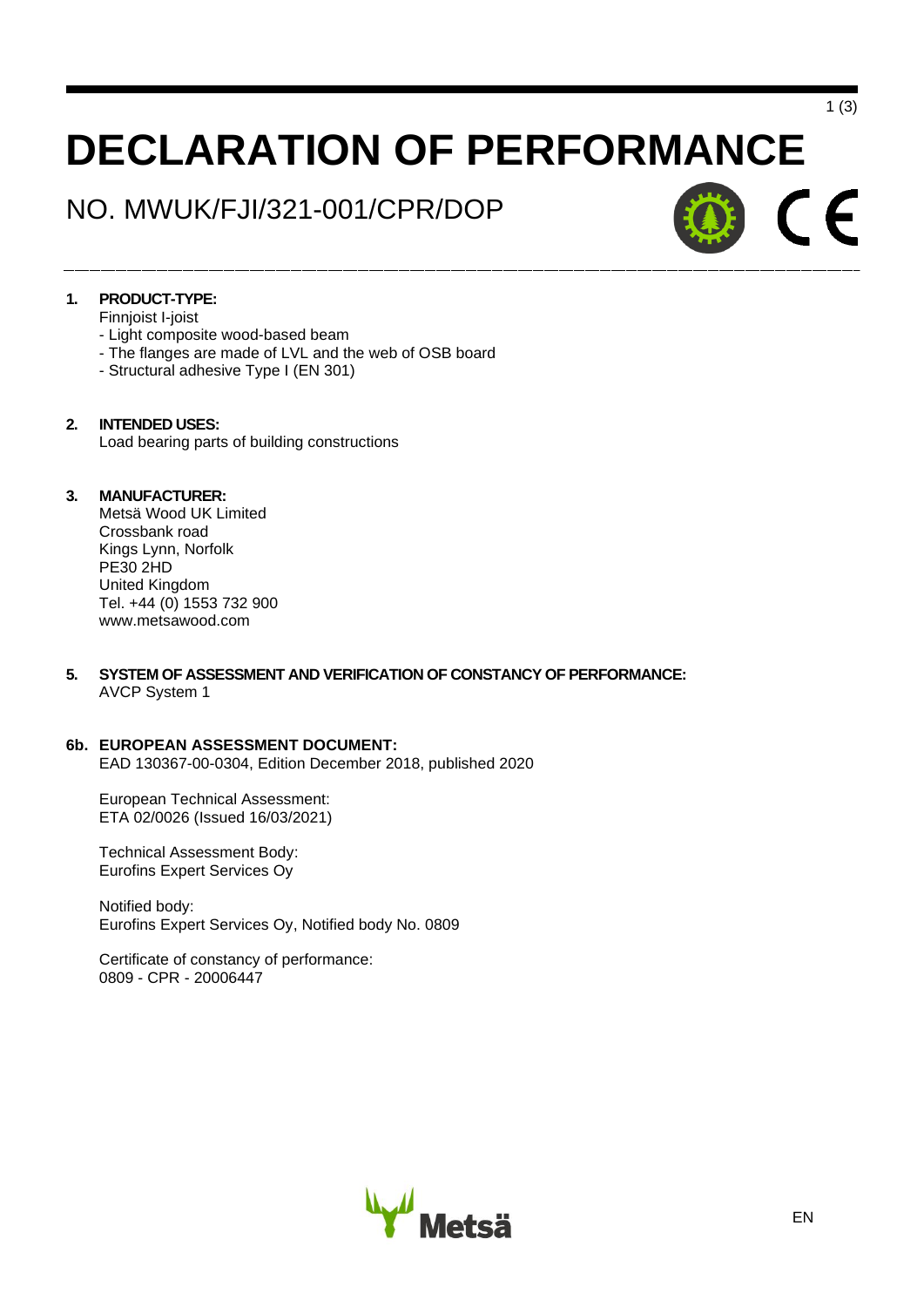# **7. DECLARED PERFORMANCES**

| <b>ESSENTIAL CHARACTERISTICS</b>                                                             | <b>PERFORMANCE</b>                                                                                                                                                       |                                                                            |  |  |  |  |  |  |  |
|----------------------------------------------------------------------------------------------|--------------------------------------------------------------------------------------------------------------------------------------------------------------------------|----------------------------------------------------------------------------|--|--|--|--|--|--|--|
| Mechanical resistance and stability                                                          |                                                                                                                                                                          |                                                                            |  |  |  |  |  |  |  |
| Service class (EN 1995-1-1)                                                                  | 1 and $2$                                                                                                                                                                |                                                                            |  |  |  |  |  |  |  |
| Use class (EN 335)                                                                           | 1 and $2$                                                                                                                                                                |                                                                            |  |  |  |  |  |  |  |
| <b>Mechanical properties</b>                                                                 | Mechanical properties of flanges and webs and standard<br>cross sections are tabulated in Annex 1.                                                                       |                                                                            |  |  |  |  |  |  |  |
| Mechanical durability                                                                        | Modification factors k <sub>mod</sub> and deformation factors k <sub>def</sub><br>according to Eurocode 5 are given in Annex 2.                                          |                                                                            |  |  |  |  |  |  |  |
| Dimensional stability                                                                        | Dimensions                                                                                                                                                               | Tolerances                                                                 |  |  |  |  |  |  |  |
| Overall joist depth<br>Overall joist length<br>Flange width<br>Flange depth<br>Web thickness | $160 - 600$ mm<br>up to 14000 mm<br>$38 - 96$ mm<br>$36 - 45$ mm<br>$9 - 12$ mm                                                                                          | $± 1.5$ mm<br>$-0/1 + 10$ mm<br>$± 1.5$ mm<br>$± 2$ mm<br>$-0.4/ + 1.6$ mm |  |  |  |  |  |  |  |
| Seismic evaluation                                                                           | Beams and columns use limited to non-dissipative or low-<br>dissipative ( $q \leq 1.5$ ) structures as defined in Eurocode 8,<br>EN 1998-1:2004 clauses 1.5.2 and 8.1.3b |                                                                            |  |  |  |  |  |  |  |
| Safety in case of fire                                                                       |                                                                                                                                                                          |                                                                            |  |  |  |  |  |  |  |
| Reaction to fire class, both web and flange materials                                        | D-s2,d0 or better                                                                                                                                                        |                                                                            |  |  |  |  |  |  |  |
| Hygiene, health and environment                                                              |                                                                                                                                                                          |                                                                            |  |  |  |  |  |  |  |
| Dangerous substances                                                                         | Do not contain with exception of formaldehyde                                                                                                                            |                                                                            |  |  |  |  |  |  |  |
| Formaldehyde release, web and flange material                                                | E1                                                                                                                                                                       |                                                                            |  |  |  |  |  |  |  |
| Energy economy and heat retention                                                            |                                                                                                                                                                          |                                                                            |  |  |  |  |  |  |  |
| Thermal conductivity $\lambda$ , web and flange material                                     | 0.13 W / (m K)                                                                                                                                                           |                                                                            |  |  |  |  |  |  |  |

The material values in this DoP are to be used for structural calculations with EN 1995 (Eurocode 5).

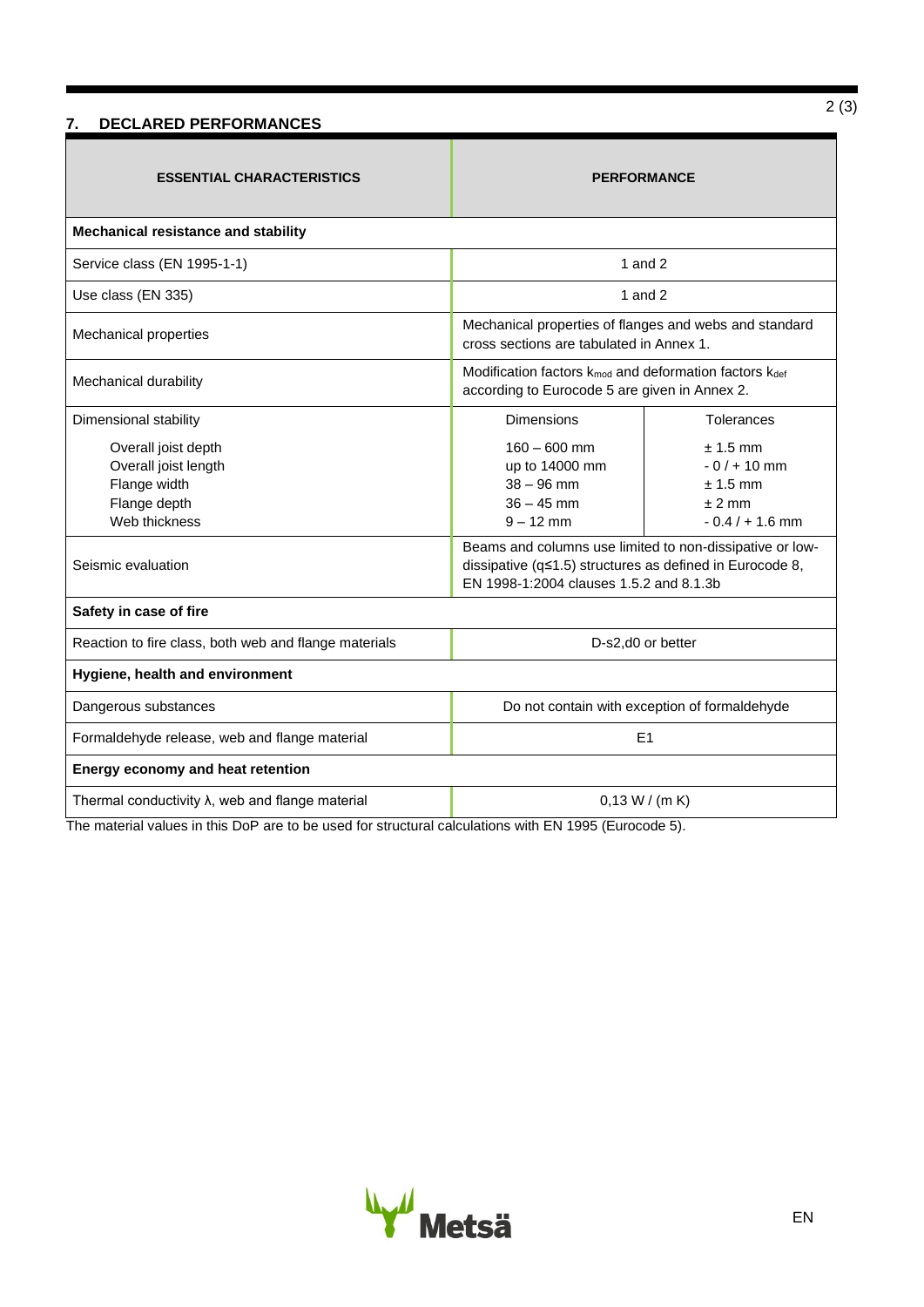The performance of the product identified above is in conformity with the set of declared performance/s. This declaration of performance is issued, in accordance with Regulation (EU) No 305/2011, under the sole responsibility of the manufacturer identified above.

Signed for and on behalf of the manufacturer by:

At Boston, Lincolnshire on 16.7.2021

Matti Pajula Managing Director Metsä Wood UK

…………………………………………………………

Lee Appleby Operations Director Metsä Wood UK

…………………………………………………………



# 3 (3)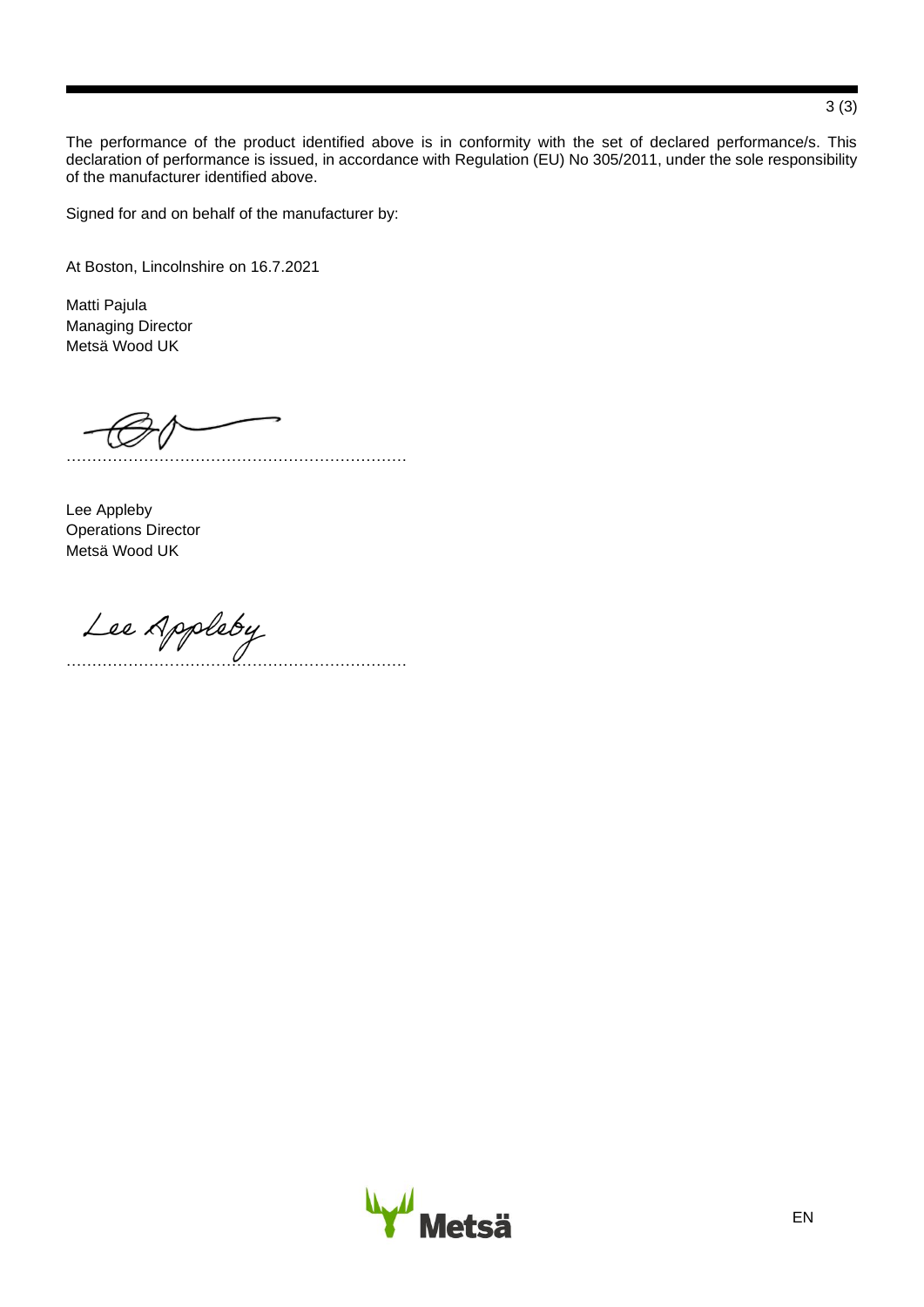# **ANNEX 1. MECHANICAL PROPERTIES OF FINNJOIST I-JOISTS**

| Table A1.1. Characteristic strength values and modulus of elasticity and rigidity values to be used in     |
|------------------------------------------------------------------------------------------------------------|
| calculations for flanges and web. May be used to calculate the properties for non-standard cross sections. |

| <b>PROPERTY</b>                                 | <b>SYMBOL</b>         | <b>VALUE</b><br>(N/mm <sup>2</sup> ) |
|-------------------------------------------------|-----------------------|--------------------------------------|
| Characteristic bending strength of flanges      | $f_{m.k}$             | 38.4                                 |
| Characteristic tensile strength of flanges      | $f_{t.0,k}$           | 28                                   |
| Characteristic compression strength of flanges  | $f_{c.0,k}$           | 28                                   |
| Characteristic bending strength of web edgewise | $f_{mk}$ , W          | 7.0                                  |
| Characteristic shear strength, panel shear      | $f_{v.k}$             | 7.6                                  |
| Characteristic shear strength, planar shear     | $f_{r,k}$             | 2.4                                  |
| Characteristic modulus of elasticity of flanges | $E_{0,k,f}$           | 11600                                |
| Mean modulus of elasticity of flanges           | $E_{mean,f}$          | 13800                                |
| Mean modulus of elasticity of web               | $E_{mean,w}$          | 3000                                 |
| Mean modulus of rigidity of web <sup>1</sup>    | $G$ <sub>mean,w</sub> | 1800                                 |

<sup>1</sup> Higher value may be used if OSB manufacturer has higher value certified.

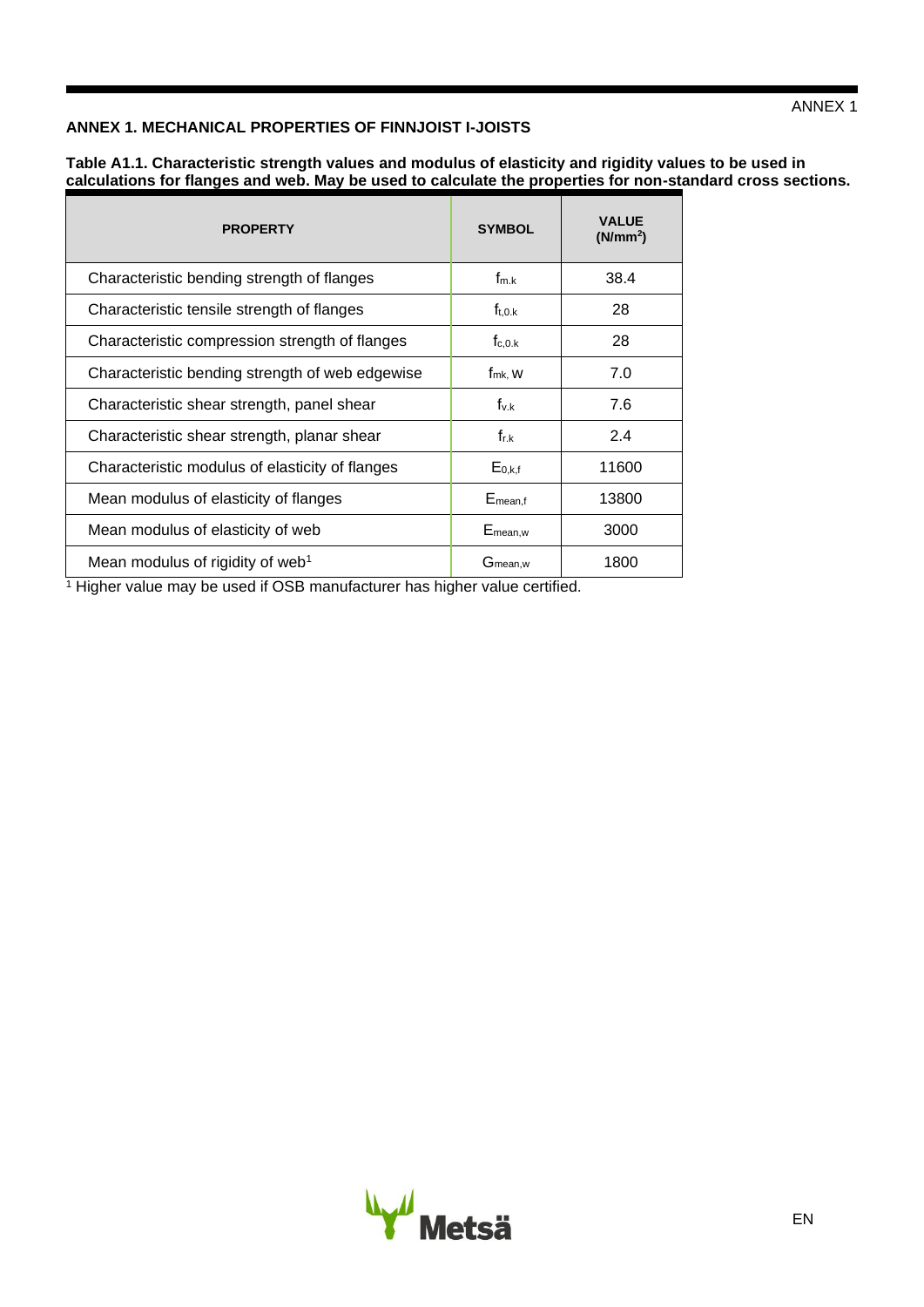# **Table A1.2. Characteristic values – 36 mm flange.**

|                                | Weight       | Flange          | Web             | Bending          | Flexural                    | Shear            | Shear                     | Torsional                | Torsional        |
|--------------------------------|--------------|-----------------|-----------------|------------------|-----------------------------|------------------|---------------------------|--------------------------|------------------|
|                                |              |                 |                 |                  | rigidity                    |                  | rigidity                  | rigidity                 |                  |
|                                |              | area            | area            | moment           |                             | capacity         |                           |                          | capacity         |
|                                |              |                 |                 | capacity         | (mean value)                |                  | (mean value)              | (mean value)             |                  |
| <b>JOIST TYPE</b>              |              |                 |                 |                  |                             |                  |                           |                          |                  |
|                                |              |                 |                 |                  |                             |                  |                           |                          |                  |
|                                |              | $A_F$           | Aw              | $M_k$            | Elmean                      | $V_{k}$          | <b>GA</b> <sub>mean</sub> | GI <sub>T,mean</sub>     | M <sub>T</sub>   |
|                                | kg/m         | mm <sup>2</sup> | mm <sup>2</sup> | kNm              | $x10^{12}$ Nmm <sup>2</sup> | kN               | x10 <sup>6</sup> N        | $x10^9$ Nmm <sup>2</sup> | kNm              |
| FJI 38x160-36                  | 1.95         | 1266            | 996             | 4.574            | 0.145                       | 7.694            | 2.592                     | 0.3313                   | 0.1031           |
| FJI 45x160-36                  | 2.21         | 1518            | 996             | 5.511            | 0.173                       | 7.651            | 2.592                     | 0.4014                   | 0.1230           |
| FJI 53x160-36                  | 2.50         | 1806            | 996             | 6.576            | 0.204                       | 7.616            | 2.592                     | 0.4871                   | 0.1474           |
| FJI 58x160-36                  | 2.68         | 1986            | 996             | 7.240            | 0.224                       | 7.599            | 2.592                     | 0.5405                   | 0.1626           |
| FJI 63x160-36                  | 2.87         | 2166            | 996             | 7.893            | 0.243                       | 7.585            | 2.592                     | 0.5947                   | 0.1781           |
| FJI 69x160-36                  | 3.09         | 2382            | 996             | 8.664            | 0.267                       | 7.571            | 2.592                     | 0.6602                   | 0.1967           |
| FJI 70x160-36                  | 3.12         | 2418            | 996             | 8.793            | 0.271                       | 7.569            | 2.592                     | 0.6714                   | 0.1999           |
| FJI 89x160-36                  | 3.82         | 3102            | 996             | 11.234           | 0.345                       | 7.539            | 2.592                     | 0.8875                   | 0.2614           |
| FJI 96x160-36                  | 4.08         | 3354            | 996             | 12.134           | 0.373                       | 7.531            | 2.592                     | 0.9679                   | 0.2843           |
| FJI 38x200-36                  | 2.19         | 1266            | 1356            | 6.021            | 0.252                       | 10.127           | 3.240                     | 0.3462                   | 0.1113           |
| FJI 45x200-36                  | 2.44         | 1518            | 1356            | 7.246            | 0.299                       | 10.059           | 3.240                     | 0.4162                   | 0.1312           |
| FJI 53x200-36                  | 2.74         | 1806            | 1356            | 8.638            | 0.354                       | 10.004           | 3.240                     | 0.5020                   | 0.1556           |
| FJI 58x200-36                  | 2.92         | 1986            | 1356            | 9.506            | 0.388                       | 9.978            | 3.240                     | 0.5553                   | 0.1708           |
| FJI 63x200-36                  | 3.10         | 2166            | 1356            | 10.360           | 0.422                       | 9.956            | 3.240                     | 0.6095                   | 0.1863           |
| FJI 69x200-36                  | 3.32         | 2382            | 1356            | 11.367           | 0.462                       | 9.934            | 3.240                     | 0.6751                   | 0.2049           |
| FJI 70x200-36                  | 3.36         | 2418            | 1356            | 11.535           | 0.469                       | 9.931            | 3.240                     | 0.6862                   | 0.2081           |
| FJI 89x200-36<br>FJI 96x200-36 | 4.06<br>4.32 | 3102<br>3354    | 1356<br>1356    | 14.727<br>15.903 | 0.598<br>0.646              | 9.883<br>9.870   | 3.240<br>3.240            | 0.9024<br>0.9828         | 0.2696<br>0.2925 |
| FJI 38x220-36                  | 2.31         | 1266            | 1536            | 6.759            | 0.317                       | 11.369           | 3.564                     | 0.3536                   | 0.1154           |
| FJI 45x220-36                  | 2.56         | 1518            | 1536            | 8.129            | 0.376                       | 11.286           | 3.564                     | 0.4236                   | 0.1353           |
| FJI 53x220-36                  | 2.86         | 1806            | 1536            | 9.686            | 0.445                       | 11.219           | 3.564                     | 0.5094                   | 0.1597           |
| FJI 58x220-36                  | 3.04         | 1986            | 1536            | 10.657           | 0.487                       | 11.186           | 3.564                     | 0.5627                   | 0.1749           |
| FJI 63x220-36                  | 3.22         | 2166            | 1536            | 11.612           | 0.530                       | 11.160           | 3.564                     | 0.6170                   | 0.1904           |
| FJI 69x220-36                  | 3.44         | 2382            | 1536            | 12.739           | 0.581                       | 11.133           | 3.564                     | 0.6825                   | 0.2090           |
| FJI 70x220-36                  | 3.48         | 2418            | 1536            | 12.927           | 0.589                       | 11.129           | 3.564                     | 0.6936                   | 0.2122           |
| FJI 89x220-36                  | 4.18         | 3102            | 1536            | 16.496           | 0.751                       | 11.070           | 3.564                     | 0.9098                   | 0.2737           |
| FJI 96x220-36                  | 4.43         | 3354            | 1536            | 17.811           | 0.811                       | 11.054           | 3.564                     | 0.9902                   | 0.2966           |
| FJI 38x240-36                  | 2.42         | 1266            | 1716            | 7.507            | 0.390                       | 12.626           | 3.888                     | 0.3610                   | 0.1195           |
| FJI 45x240-36                  | 2.68         | 1518            | 1716            | 9.022            | 0.463                       | 12.525           | 3.888                     | 0.4311                   | 0.1394           |
| FJI 53x240-36                  | 2.97         | 1806            | 1716            | 10.744           | 0.546                       | 12.444           | 3.888                     | 0.5168                   | 0.1638           |
| FJI 58x240-36                  | 3.16         | 1986            | 1716            | 11.818           | 0.599                       | 12.406           | 3.888                     | 0.5702                   | 0.1790           |
| FJI 63x240-36                  | 3.34         | 2166            | 1716            | 12.875           | 0.651                       | 12.373           | 3.888                     | 0.6244                   | 0.1945           |
| FJI 69x240-36                  | 3.56         | 2382            | 1716            | 14.121           | 0.713<br>0.724              | 12.341<br>12.336 | 3.888                     | 0.6899                   | 0.2131           |
| FJI 70x240-36<br>FJI 89x240-36 | 3.60<br>4.30 | 2418<br>3102    | 1716<br>1716    | 14.329<br>18.277 | 0.922                       | 12.265           | 3.888<br>3.888            | 0.7011<br>0.9172         | 0.2163<br>0.2778 |
| FJI 96x240-36                  | 4.55         | 3354            | 1716            | 19.732           | 0.995                       | 12.246           | 3.888                     | 0.9976                   | 0.3007           |
| FJI 38x300-36                  | 2.78         | 1266            | 2256            | 9.799            | 0.657                       | 16.467           | 4.860                     | 0.3833                   | 0.1318           |
| FJI 45x300-36                  | 3.04         | 1518            | 2256            | 11.753           | 0.779                       | 16.316           | 4.860                     | 0.4534                   | 0.1517           |
| FJI 53x300-36                  | 3.33         | 1806            | 2256            | 13.973           | 0.918                       | 16.184           | 4.860                     | 0.5391                   | 0.1761           |
| FJI 58x300-36                  | 3.51         | 1986            | 2256            | 15.358           | 1.005                       | 16.121           | 4.860                     | 0.5925                   | 0.1913           |
| FJI 63x300-36                  | 3.70         | 2166            | 2256            | 16.719           | 1.092                       | 16.068           | 4.860                     | 0.6467                   | 0.2068           |
| FJI 69x300-36                  | 3.92         | 2382            | 2256            | 18.326           | 1.197                       | 16.015           | 4.860                     | 0.7122                   | 0.2254           |
| FJI 70x300-36                  | 3.96         | 2418            | 2256            | 18.594           | 1.214                       | 16.007           | 4.860                     | 0.7234                   | 0.2286           |
| FJI 89x300-36                  | 4.65         | 3102            | 2256            | 23.682           | 1.545                       | 15.892           | 4.860                     | 0.9395                   | 0.2901           |
| FJI 96x300-36                  | 4.91         | 3354            | 2256            | 25.556           | 1.667                       | 15.861           | 4.860                     | 1.0199                   | 0.3130           |
| FJI 45x360-36                  | 3.39         | 1518            | 2796            | 14.556           | 1.182                       | 18.616           | 5.832                     | 0.4756                   | 0.1640           |
| FJI 53x360-36                  | 3.69         | 1806            | 2796            | 17.276           | 1.392                       | 19.360           | 5.832                     | 0.5614                   | 0.1884           |
| FJI 58x360-36                  | 3.87         | 1986            | 2796            | 18.972           | 1.523                       | 19.826           | 5.832                     | 0.6147                   | 0.2036           |
| FJI 63x360-36<br>FJI 69x360-36 | 4.05<br>4.28 | 2166<br>2382    | 2796<br>2796    | 20.640<br>22.608 | 1.654<br>1.811              | 19.836<br>19.757 | 5.832<br>5.832            | 0.6690<br>0.7345         | 0.2191<br>0.2377 |
| FJI 70x360-36                  | 4.31         | 2418            | 2796            | 22.936           | 1.837                       | 19.745           | 5.832                     | 0.7456                   | 0.2409           |
| FJI 89x360-36                  | 5.01         | 3102            | 2796            | 29.167           | 2.334                       | 19.573           | 5.832                     | 0.9618                   | 0.3024           |
| FJI 96x360-36                  | 5.27         | 3354            | 2796            | 31.463           | 2.518                       | 19.527           | 5.832                     | 1.0422                   | 0.3253           |
| FJI 45x400-36                  | 3.63         | 1518            | 3156            | 16.462           | 1.502                       | 20.085           | 6.480                     | 0.4905                   | 0.1722           |
| FJI 53x400-36                  | 3.93         | 1806            | 3156            | 19.517           | 1.766                       | 20.888           | 6.480                     | 0.5763                   | 0.1966           |
| FJI 58x400-36                  | 4.11         | 1986            | 3156            | 21.421           | 1.931                       | 21.391           | 6.480                     | 0.6296                   | 0.2118           |
| FJI 63x400-36                  | 4.29         | 2166            | 3156            | 23.294           | 2.096                       | 21.893           | 6.480                     | 0.6838                   | 0.2273           |
| FJI 69x400-36                  | 4.51         | 2382            | 3156            | 25.502           | 2.294                       | 22.094           | 6.480                     | 0.7494                   | 0.2459           |
| FJI 70x400-36                  | 4.55         | 2418            | 3156            | 25.871           | 2.327                       | 22.094           | 6.480                     | 0.7605                   | 0.2491           |
| FJI 89x400-36                  | 5.25         | 3102            | 3156            | 32.865           | 2.954                       | 22.055           | 6.480                     | 0.9767                   | 0.3106           |
| FJI 96x400-36                  | 5.50         | 3354            | 3156            | 35.442           | 3.186                       | 21.997           | 6.480                     | 1.0570                   | 0.3335           |

Properties given for joists with web thickness of 9mm.

Bending resistance values are based on 300mm spacing of lateral constraints.

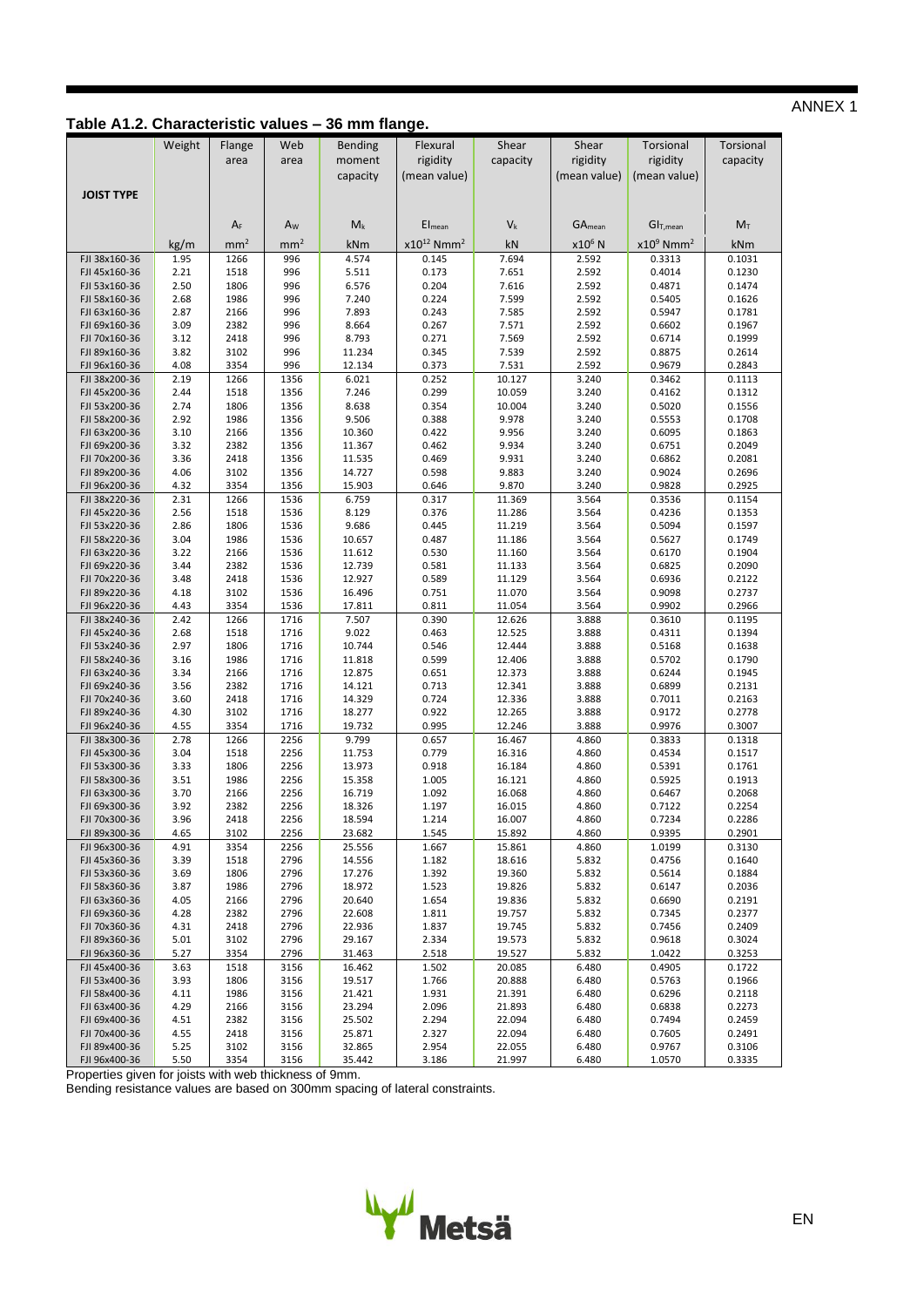# **Table A1.3. Characteristic values – 39 mm flange.**

|                          | Weight       | Flange          | Web             | <b>Bending</b>   | Flexural                     | Shear            | Shear          | Torsional                 | Torsional        |
|--------------------------|--------------|-----------------|-----------------|------------------|------------------------------|------------------|----------------|---------------------------|------------------|
|                          |              | area            | area            | moment           | rigidity                     | capacity         | rigidity       | rigidity                  | capacity         |
|                          |              |                 |                 | capacity         | (mean value)                 |                  | (mean value)   | (mean value)              |                  |
|                          |              |                 |                 |                  |                              |                  |                |                           |                  |
| <b>JOIST TYPE</b>        |              |                 |                 |                  |                              |                  |                |                           |                  |
|                          |              | $A_F$           | A <sub>w</sub>  | $M_k$            | El <sub>mean</sub>           | $V_k$            | $GA_{mean}$    | GI <sub>T,mean</sub>      | $M_T$            |
|                          |              |                 |                 |                  |                              |                  |                |                           |                  |
|                          | kg/m         | mm <sup>2</sup> | mm <sup>2</sup> | kNm              | $x 10^{12}$ Nmm <sup>2</sup> | kN               | $x 10^6$ N     | $x 10^9$ Nmm <sup>2</sup> | kNm              |
| FJI 38x160               | 2.04         | 1355            | 993             | 4.815            | 0.150                        | 8.722            | 2.592          | 0.3886                    | 0.1134           |
| FJI 45x160               | 2.32         | 1628            | 993             | 5.811            | 0.178                        | 9.038            | 2.592          | 0.4897                    | 0.1375           |
| FJI 53x160<br>FJI 58x160 | 2.63<br>2.83 | 1940<br>2135    | 993<br>993      | 6.943<br>7.650   | 0.211<br>0.231               | 9.361<br>9.339   | 2.592<br>2.592 | 0.5951<br>0.6646          | 0.1652<br>0.1835 |
| FJI 63x160               | 3.03         | 2330            | 993             | 8.345            | 0.252                        | 9.321            | 2.592          | 0.7321                    | 0.2012           |
| FJI 69x160               | 3.27         | 2564            | 993             | 9.165            | 0.276                        | 9.303            | 2.592          | 0.8148                    | 0.2230           |
| FJI 70x160               | 3.31         | 2603            | 993             | 9.302            | 0.280                        | 9.300            | 2.592          | 0.8286                    | 0.2266           |
| FJI 89x160               | 4.07         | 3344            | 993             | 11.900           | 0.358                        | 9.261            | 2.592          | 1.0980                    | 0.2974           |
| FJI 96x160               | 4.34         | 3617            | 993             | 12.857           | 0.386                        | 9.250            | 2.592          | 1.2016                    | 0.3246           |
| FJI 38x200               | 2.27         | 1355            | 1353            | 6.351            | 0.261                        | 11.605           | 3.240          | 0.4035                    | 0.1216           |
| FJI 45x200<br>FJI 53x200 | 2.55<br>2.87 | 1628<br>1940    | 1353<br>1353    | 7.657<br>9.142   | 0.311<br>0.368               | 12.026<br>12.324 | 3.240<br>3.240 | 0.5046<br>0.6100          | 0.1457<br>0.1734 |
| FJI 58x200               | 3.07         | 2135            | 1353            | 10.068           | 0.404                        | 12.291           | 3.240          | 0.6795                    | 0.1917           |
| FJI 63x200               | 3.27         | 2330            | 1353            | 10.979           | 0.439                        | 12.264           | 3.240          | 0.7470                    | 0.2094           |
| FJI 69x200               | 3.51         | 2564            | 1353            | 12.055           | 0.482                        | 12.236           | 3.240          | 0.8297                    | 0.2312           |
| FJI 70x200               | 3.55         | 2603            | 1353            | 12.234           | 0.489                        | 12.232           | 3.240          | 0.8434                    | 0.2348           |
| FJI 89x200               | 4.30         | 3344            | 1353            | 15.640           | 0.624                        | 12.172           | 3.240          | 1.1129                    | 0.3056           |
| FJI 96x200<br>FJI 38x220 | 4.58<br>2.39 | 3617<br>1355    | 1353<br>1533    | 16.895<br>7.135  | 0.674<br>0.330               | 12.156<br>13.046 | 3.240<br>3.564 | 1.2165<br>0.4109          | 0.3328<br>0.1257 |
| FJI 45x220               | 2.67         | 1628            | 1533            | 8.598            | 0.392                        | 13.519           | 3.564          | 0.5120                    | 0.1498           |
| FJI 53x220               | 2.99         | 1940            | 1533            | 10.261           | 0.464                        | 13.833           | 3.564          | 0.6174                    | 0.1775           |
| FJI 58x220               | 3.19         | 2135            | 1533            | 11.298           | 0.509                        | 13.793           | 3.564          | 0.6869                    | 0.1958           |
| FJI 63x220               | 3.39         | 2330            | 1533            | 12.318           | 0.553                        | 13.759           | 3.564          | 0.7544                    | 0.2135           |
| FJI 69x220               | 3.63         | 2564            | 1533            | 13.523           | 0.607                        | 13.726           | 3.564          | 0.8371                    | 0.2353           |
| FJI 70x220               | 3.67         | 2603            | 1533            | 13.723           | 0.616                        | 13.721           | 3.564          | 0.8508                    | 0.2389           |
| FJI 89x220<br>FJI 96x220 | 4.42<br>4.70 | 3344<br>3617    | 1533<br>1533    | 17.537<br>18.942 | 0.786<br>0.849               | 13.648<br>13.629 | 3.564<br>3.564 | 1.1203<br>1.2239          | 0.3097<br>0.3369 |
| FJI 38x240               | 2.51         | 1355            | 1713            | 7.929            | 0.406                        | 14.209           | 3.888          | 0.4183                    | 0.1298           |
| FJI 45x240               | 2.79         | 1628            | 1713            | 9.549            | 0.483                        | 14.725           | 3.888          | 0.5195                    | 0.1539           |
| FJI 53x240               | 3.11         | 1940            | 1713            | 11.391           | 0.571                        | 15.314           | 3.888          | 0.6248                    | 0.1816           |
| FJI 58x240               | 3.31         | 2135            | 1713            | 12.539           | 0.626                        | 15.308           | 3.888          | 0.6944                    | 0.1999           |
| FJI 63x240               | 3.51         | 2330            | 1713            | 13.669           | 0.681                        | 15.268           | 3.888          | 0.7618                    | 0.2176           |
| FJI 69x240<br>FJI 70x240 | 3.75<br>3.79 | 2564<br>2603    | 1713<br>1713    | 15.003<br>15.225 | 0.748<br>0.759               | 15.228<br>15.222 | 3.888<br>3.888 | 0.8445<br>0.8583          | 0.2394<br>0.2430 |
| FJI 89x240               | 4.54         | 3344            | 1713            | 19.448           | 0.968                        | 15.135           | 3.888          | 1.1277                    | 0.3138           |
| FJI 96x240               | 4.82         | 3617            | 1713            | 21.004           | 1.045                        | 15.112           | 3.888          | 1.2313                    | 0.3410           |
| FJI 38x300               | 2.87         | 1355            | 2253            | 10.362           | 0.688                        | 16.280           | 4.860          | 0.4406                    | 0.1421           |
| FJI 45x300               | 3.15         | 1628            | 2253            | 12.457           | 0.817                        | 16.871           | 4.860          | 0.5417                    | 0.1662           |
| FJI 53x300               | 3.47         | 1940            | 2253            | 14.837           | 0.965                        | 17.545           | 4.860          | 0.6471                    | 0.1939           |
| FJI 58x300               | 3.66         | 2135<br>2330    | 2253<br>2253    | 16.321<br>17.781 | 1.057                        | 17.967           | 4.860<br>4.860 | 0.7166                    | 0.2122           |
| FJI 63x300<br>FJI 69x300 | 3.86<br>4.10 | 2564            | 2253            | 19.504           | 1.149<br>1.260               | 18.389<br>18.558 | 4.860          | 0.7841<br>0.8668          | 0.2299<br>0.2517 |
| FJI 70x300               | 4.14         | 2603            | 2253            | 19.791           | 1.279                        | 18.558           | 4.860          | 0.8806                    | 0.2553           |
| FJI 89x300               | 4.90         | 3344            | 2253            | 25.247           | 1.630                        | 18.558           | 4.860          | 1.1500                    | 0.3261           |
| FJI 96x300               | 5.18         | 3617            | 2253            | 27.257           | 1.759                        | 18.558           | 4.860          | 1.2536                    | 0.3533           |
| FJI 45x360               | 3.50         | 1628            | 2793            | 15.438           | 1.244                        | 18.443           | 5.832          | 0.5640                    | 0.1785           |
| FJI 53x360               | 3.82         | 1940            | 2793            | 18.359           | 1.467                        | 19.181           | 5.832          | 0.6694                    | 0.2062           |
| FJI 58x360<br>FJI 63x360 | 4.02<br>4.22 | 2135<br>2330    | 2793<br>2793    | 20.180<br>21.972 | 1.606<br>1.745               | 19.642<br>20.103 | 5.832<br>5.832 | 0.7389<br>0.8064          | 0.2245<br>0.2422 |
| FJI 69x360               | 4.46         | 2564            | 2793            | 24.086           | 1.912                        | 20.288           | 5.832          | 0.8891                    | 0.2640           |
| FJI 70x360               | 4.50         | 2603            | 2793            | 24.438           | 1.940                        | 20.288           | 5.832          | 0.9028                    | 0.2676           |
| FJI 89x360               | 5.25         | 3344            | 2793            | 31.132           | 2.470                        | 20.288           | 5.832          | 1.1723                    | 0.3384           |
| FJI 96x360               | 5.53         | 3617            | 2793            | 33.598           | 2.665                        | 20.288           | 5.832          | 1.2759                    | 0.3656           |
| FJI 45x400               | 3.74         | 1628            | 3153            | 17.465           | 1.581                        | 20.291           | 6.480          | 0.5789                    | 0.1867           |
| FJI 53x400<br>FJI 58x400 | 4.06<br>4.26 | 1940<br>2135    | 3153<br>3153    | 20.748<br>22.794 | 1.863<br>2.039               | 21.102<br>21.610 | 6.480<br>6.480 | 0.6843<br>0.7538          | 0.2144<br>0.2327 |
| FJI 63x400               | 4.46         | 2330            | 3153            | 24.807           | 2.215                        | 22.117           | 6.480          | 0.8213                    | 0.2504           |
| FJI 69x400               | 4.70         | 2564            | 3153            | 27.181           | 2.426                        | 22.320           | 6.480          | 0.9039                    | 0.2722           |
| FJI 70x400               | 4.74         | 2603            | 3153            | 27.577           | 2.461                        | 22.320           | 6.480          | 0.9177                    | 0.2758           |
| FJI 89x400               | 5.49         | 3344            | 3153            | 35.097           | 3.130                        | 22.320           | 6.480          | 1.1872                    | 0.3466           |
| FJI 96x400               | 5.77         | 3617            | 3153            | 37.868           | 3.377                        | 22.320           | 6.480          | 1.2908                    | 0.3738           |

Properties given for joists with web thickness of 9mm.

Bending resistance values are based on 300mm spacing of lateral constraints.

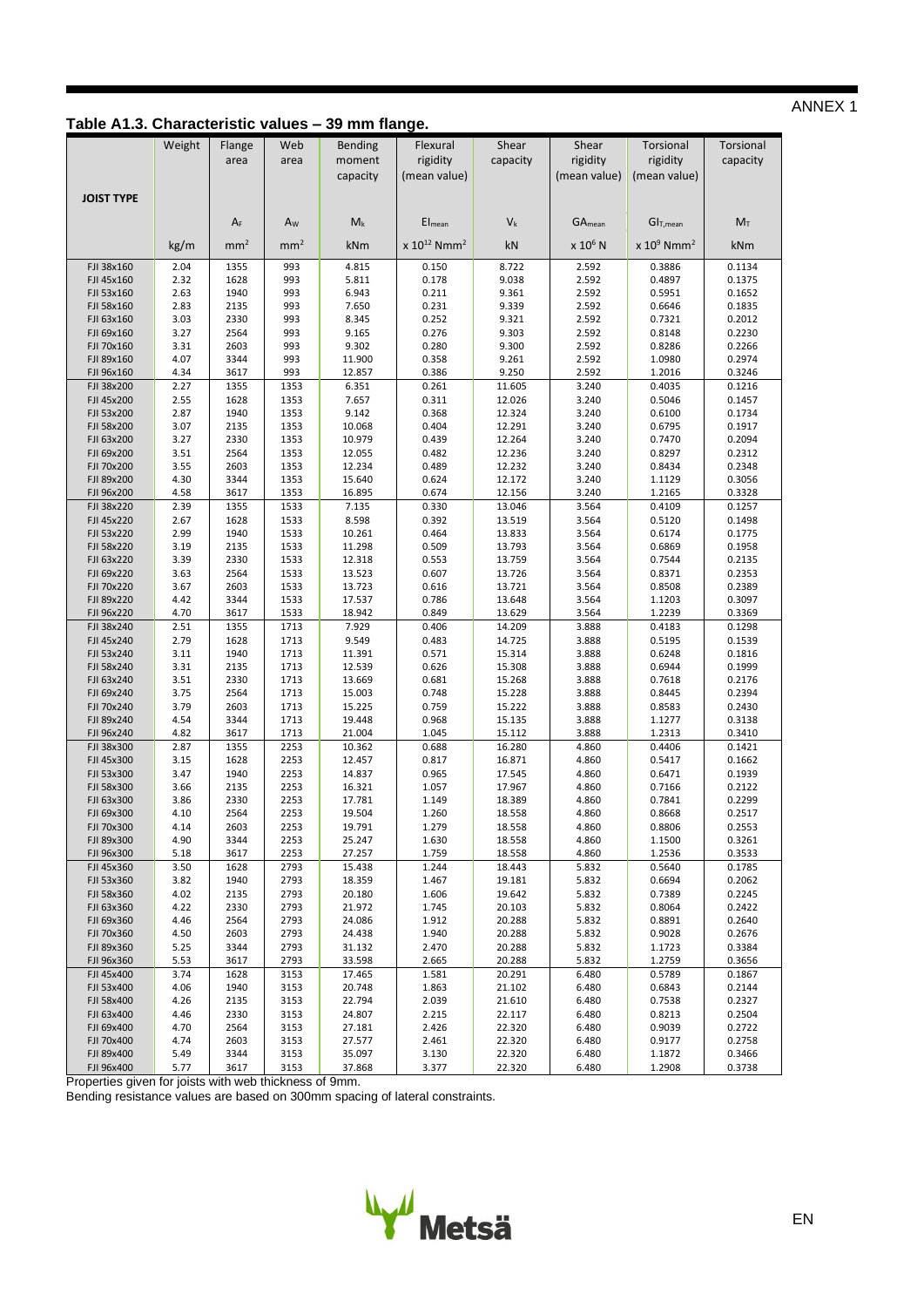# **Table A1.4. Characteristic values – 45 mm flange.**

|                                | Weight       | Flange          | Web             | Bending          | Flexural                     | Shear            | Shear               | Torsional                          | <b>Torsional</b> |
|--------------------------------|--------------|-----------------|-----------------|------------------|------------------------------|------------------|---------------------|------------------------------------|------------------|
|                                |              | area            | area            | moment           | rigidity                     | capacity         | rigidity            | rigidity                           | capacity         |
|                                |              |                 |                 |                  | (mean value)                 |                  | (mean value)        | (mean value)                       |                  |
|                                |              |                 |                 | capacity         |                              |                  |                     |                                    |                  |
| <b>JOIST TYPE</b>              |              |                 |                 |                  |                              |                  |                     |                                    |                  |
|                                |              |                 |                 |                  |                              |                  |                     |                                    |                  |
|                                |              | $A_F$           | $A_W$           | $M_k$            | $El$ <sub>mean</sub>         | $V_{k}$          | $GA_{mean}$         | GI <sub>T,mean</sub>               | $M_T$            |
|                                | kg/m         | mm <sup>2</sup> | mm <sup>2</sup> | kNm              | $x 10^{12}$ Nmm <sup>2</sup> | kN               | x 10 <sup>6</sup> N | x 10 <sup>9</sup> Nmm <sup>2</sup> | kNm              |
| FJI 38x160-45                  | 2.20         | 1583            | 885             | 5.397            | 0.160                        | 8.289            | 2.592               | 0.4536                             | 0.1297           |
| FJI 45x160-45                  | 2.52         | 1898            | 885             | 6.507            | 0.190                        | 8.590            | 2.592               | 0.7083                             | 0.1698           |
| FJI 53x160-45<br>FJI 58x160-45 | 2.89<br>3.12 | 2258<br>2483    | 885<br>885      | 7.769<br>8.556   | 0.224<br>0.246               | 8.933<br>8.981   | 2.592<br>2.592      | 0.8612<br>0.9617                   | 0.2046<br>0.2275 |
| FJI 63x160-45                  | 3.35         | 2708            | 885             | 9.330            | 0.268                        | 8.966            | 2.592               | 1.0658                             | 0.2512           |
| FJI 69x160-45                  | 3.62         | 2978            | 885             | 10.244           | 0.294                        | 8.952            | 2.592               | 1.1933                             | 0.2802           |
| FJI 70x160-45                  | 3.67         | 3023            | 885             | 10.396           | 0.298                        | 8.950            | 2.592               | 1.2139                             | 0.2849           |
| FJI 89x160-45                  | 4.54         | 3878            | 885             | 13.290           | 0.380                        | 8.919            | 2.592               | 1.6180                             | 0.3770           |
| FJI 96x160-45                  | 4.86         | 4193            | 885             | 14.356           | 0.410                        | 8.910            | 2.592               | 1.7700                             | 0.4116           |
| FJI 38x200-45                  | 2.44         | 1583            | 1245            | 7.147            | 0.284                        | 11.172           | 3.240               | 0.4685                             | 0.1379           |
| FJI 45x200-45                  | 2.76         | 1898            | 1245            | 8.611            | 0.337                        | 11.577           | 3.240               | 0.7232                             | 0.1780           |
| FJI 53x200-45                  | 3.12         | 2258            | 1245            | 10.274           | 0.399                        | 11.900           | 3.240               | 0.8761                             | 0.2128           |
| FJI 58x200-45                  | 3.35         | 2483            | 1245            | 11.312           | 0.437                        | 11.874           | 3.240               | 0.9765                             | 0.2357           |
| FJI 63x200-45                  | 3.58         | 2708            | 1245            | 12.333           | 0.475                        | 11.852           | 3.240               | 1.0806                             | 0.2594           |
| FJI 69x200-45                  | 3.86         | 2978            | 1245            | 13.538           | 0.521                        | 11.830           | 3.240               | 1.2082                             | 0.2884           |
| FJI 70x200-45<br>FJI 89x200-45 | 3.90<br>4.78 | 3023<br>3878    | 1245<br>1245    | 13.738<br>17.554 | 0.529<br>0.675               | 11.827<br>11.780 | 3.240<br>3.240      | 1.2287<br>1.6329                   | 0.2931<br>0.3852 |
| FJI 96x200-45                  | 5.10         | 4193            | 1245            | 18.959           | 0.728                        | 11.767           | 3.240               | 1.7849                             | 0.4198           |
| FJI 38x220-45                  | 2.55         | 1583            | 1425            | 8.043            | 0.360                        | 12.614           | 3.564               | 0.4759                             | 0.1420           |
| FJI 45x220-45                  | 2.88         | 1898            | 1425            | 9.686            | 0.428                        | 13.071           | 3.564               | 0.7306                             | 0.1821           |
| FJI 53x220-45                  | 3.24         | 2258            | 1425            | 11.553           | 0.506                        | 13.381           | 3.564               | 0.8835                             | 0.2169           |
| FJI 58x220-45                  | 3.47         | 2483            | 1425            | 12.718           | 0.554                        | 13.350           | 3.564               | 0.9839                             | 0.2398           |
| FJI 63x220-45                  | 3.70         | 2708            | 1425            | 13.864           | 0.603                        | 13.324           | 3.564               | 1.0881                             | 0.2635           |
| FJI 69x220-45                  | 3.98         | 2978            | 1425            | 15.216           | 0.661                        | 13.297           | 3.564               | 1.2156                             | 0.2925           |
| FJI 70x220-45                  | 4.02         | 3023            | 1425            | 15.441           | 0.671                        | 13.293           | 3.564               | 1.2361                             | 0.2972           |
| FJI 89x220-45                  | 4.90         | 3878            | 1425            | 19.724           | 0.855                        | 13.236           | 3.564               | 1.6403                             | 0.3893           |
| FJI 96x220-45                  | 5.22         | 4193            | 1425            | 21.301           | 0.923                        | 13.220           | 3.564               | 1.7923                             | 0.4239           |
| FJI 38x240-45                  | 2.67         | 1583            | 1605            | 8.950            | 0.445                        | 13.785           | 3.888               | 0.4833                             | 0.1461           |
| FJI 45x240-45<br>FJI 53x240-45 | 2.99<br>3.36 | 1898<br>2258    | 1605<br>1605    | 10.774<br>12.846 | 0.530<br>0.626               | 14.285<br>14.856 | 3.888<br>3.888      | 0.7381<br>0.8910                   | 0.1862<br>0.2210 |
| FJI 58x240-45                  | 3.59         | 2483            | 1605            | 14.138           | 0.686                        | 14.840           | 3.888               | 0.9914                             | 0.2439           |
| FJI 63x240-45                  | 3.82         | 2708            | 1605            | 15.409           | 0.746                        | 14.809           | 3.888               | 1.0955                             | 0.2676           |
| FJI 69x240-45                  | 4.10         | 2978            | 1605            | 16.910           | 0.818                        | 14.777           | 3.888               | 1.2230                             | 0.2966           |
| FJI 70x240-45                  | 4.14         | 3023            | 1605            | 17.160           | 0.830                        | 14.773           | 3.888               | 1.2436                             | 0.3013           |
| FJI 89x240-45                  | 5.01         | 3878            | 1605            | 21.912           | 1.058                        | 14.704           | 3.888               | 1.6477                             | 0.3934           |
| FJI 96x240-45                  | 5.34         | 4193            | 1605            | 23.662           | 1.142                        | 14.686           | 3.888               | 1.7997                             | 0.4280           |
| FJI 38x300-45                  | 3.03         | 1583            | 2145            | 11.729           | 0.761                        | 15.906           | 4.860               | 0.5056                             | 0.1584           |
| FJI 45x300-45                  | 3.35         | 1898            | 2145            | 14.097           | 0.904                        | 16.483           | 4.860               | 0.7603                             | 0.1985           |
| FJI 53x300-45                  | 3.72         | 2258            | 2145            | 16.788           | 1.067                        | 17.142           | 4.860               | 0.9132                             | 0.2333           |
| FJI 58x300-45                  | 3.95         | 2483            | 2145            | 18.466           | 1.169                        | 17.554           | 4.860               | 1.0137                             | 0.2562           |
| FJI 63x300-45                  | 4.18         | 2708<br>2978    | 2145            | 20.117           | 1.271                        | 17.966           | 4.860               | 1.1178                             | 0.2799           |
| FJI 69x300-45<br>FJI 70x300-45 | 4.45<br>4.50 | 3023            | 2145<br>2145    | 22.065<br>22.389 | 1.394<br>1.414               | 18.131<br>18.131 | 4.860<br>4.860      | 1.2453<br>1.2659                   | 0.3089<br>0.3136 |
| FJI 89x300-45                  | 5.37         | 3878            | 2145            | 28.558           | 1.802                        | 18.131           | 4.860               | 1.6700                             | 0.4057           |
| FJI 96x300-45                  | 5.69         | 4193            | 2145            | 30.831           | 1.944                        | 18.131           | 4.860               | 1.8220                             | 0.4403           |
| FJI 45x360-45                  | 3.71         | 1898            | 2685            | 17.502           | 1.384                        | 18.099           | 5.832               | 0.7826                             | 0.2108           |
| FJI 53x360-45                  | 4.07         | 2258            | 2685            | 20.815           | 1.632                        | 18.823           | 5.832               | 0.9355                             | 0.2456           |
| FJI 58x360-45                  | 4.30         | 2483            | 2685            | 22.880           | 1.787                        | 19.275           | 5.832               | 1.0359                             | 0.2685           |
| FJI 63x360-45                  | 4.53         | 2708            | 2685            | 24.912           | 1.943                        | 19.728           | 5.832               | 1.1401                             | 0.2922           |
| FJI 69x360-45                  | 4.81         | 2978            | 2685            | 27.310           | 2.129                        | 19.909           | 5.832               | 1.2676                             | 0.3212           |
| FJI 70x360-45                  | 4.86         | 3023            | 2685            | 27.710           | 2.160                        | 19.909           | 5.832               | 1.2881                             | 0.3259           |
| FJI 89x360-45                  | 5.73         | 3878            | 2685            | 35.303           | 2.749                        | 19.909           | 5.832               | 1.6923                             | 0.4180           |
| FJI 96x360-45                  | 6.05         | 4193            | 2685            | 38.101           | 2.966                        | 19.909           | 5.832               | 1.8443                             | 0.4526           |
| FJI 45x400-45<br>FJI 53x400-45 | 3.95         | 1898            | 3045            | 19.812           | 1.765                        | 20.397           | 6.480               | 0.7975<br>0.9504                   | 0.2190           |
| FJI 58x400-45                  | 4.31<br>4.54 | 2258<br>2483    | 3045<br>3045    | 23.541<br>25.866 | 2.079<br>2.276               | 21.213<br>21.723 | 6.480<br>6.480      | 1.0508                             | 0.2538<br>0.2767 |
| FJI 63x400-45                  | 4.77         | 2708            | 3045            | 28.153           | 2.473                        | 22.233           | 6.480               | 1.1549                             | 0.3004           |
| FJI 69x400-45                  | 5.05         | 2978            | 3045            | 30.852           | 2.709                        | 22.437           | 6.480               | 1.2825                             | 0.3294           |
| FJI 70x400-45                  | 5.09         | 3023            | 3045            | 31.301           | 2.748                        | 22.437           | 6.480               | 1.3030                             | 0.3341           |
| FJI 89x400-45                  | 5.96         | 3878            | 3045            | 39.847           | 3.496                        | 22.437           | 6.480               | 1.7072                             | 0.4262           |
| FJI 96x400-45                  | 6.29         | 4193            | 3045            | 42.995           | 3.771                        | 22.437           | 6.480               | 1.8591                             | 0.4608           |

Properties given for joists with web thickness of 9mm.

Bending resistance values are based on 300mm spacing of lateral constraints.



EN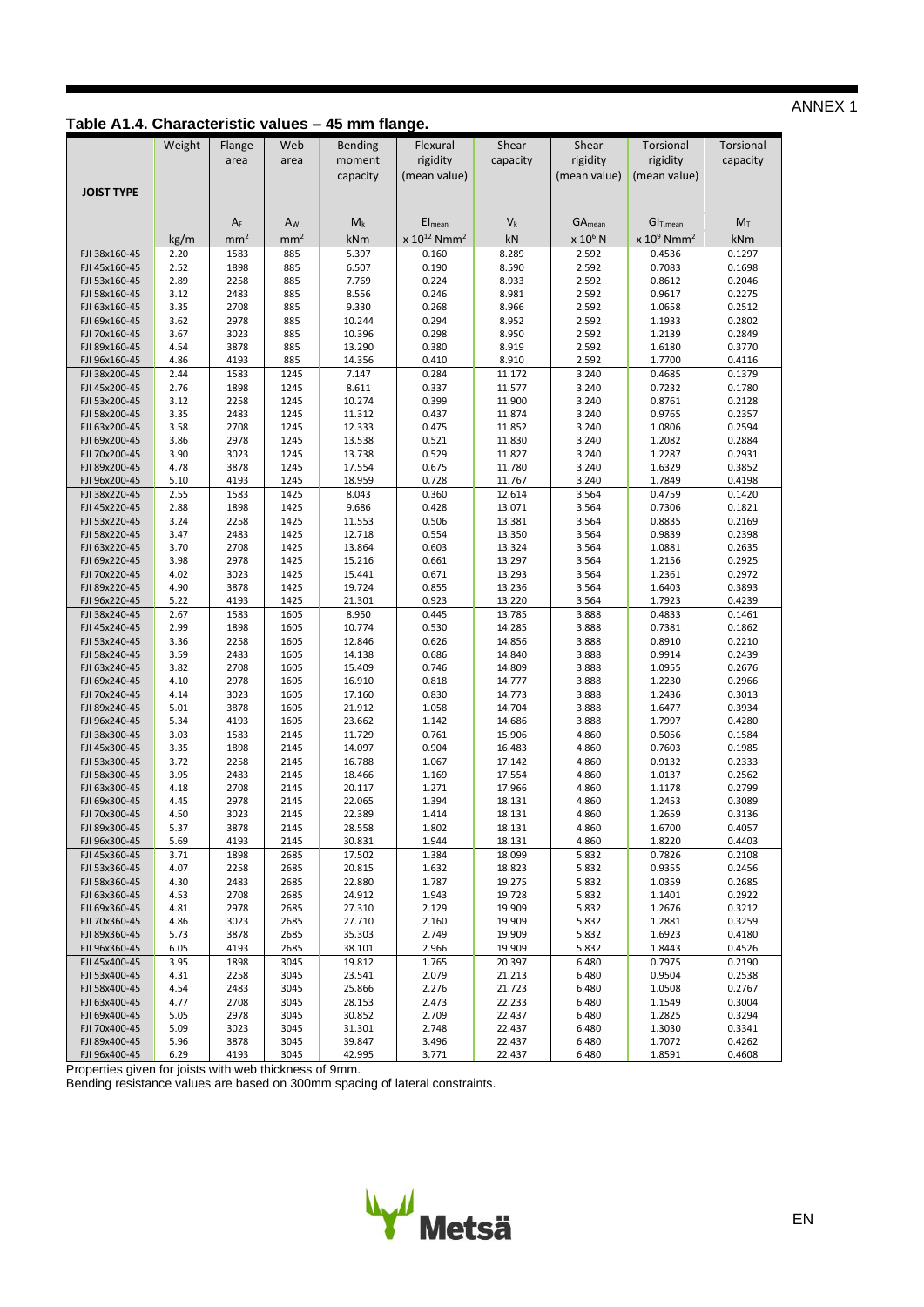ANNEX 1

| Flange            |                   |                        | End bearing $1$ |                        |           | able mile i imijolot enaracteriotic capacitico for nango acpontabili proporticol<br>Intermediate bearing <sup>1</sup> |           |              | Secondary direction <sup>2</sup> |              |                    |                        | Axial <sup>2</sup>        |                     |                                |                                |
|-------------------|-------------------|------------------------|-----------------|------------------------|-----------|-----------------------------------------------------------------------------------------------------------------------|-----------|--------------|----------------------------------|--------------|--------------------|------------------------|---------------------------|---------------------|--------------------------------|--------------------------------|
| width             |                   | 45mm                   |                 | 89mm                   |           | 75mm                                                                                                                  |           | 89mm         |                                  | 135mm        | Moment<br>Capacity | Shear<br>Capacity      | Flexural<br>Rigidity      | Shear<br>Rigidity   | Axial<br>Capacity <sup>3</sup> | Axial<br>Rigidity <sup>2</sup> |
|                   | <b>NS</b>         | S                      | <b>NS</b>       | S                      | <b>NS</b> | $\mathsf{S}$                                                                                                          | <b>NS</b> | $\mathsf{S}$ | <b>NS</b>                        | $\mathsf{S}$ | $M_{f,k,y}$        | $V_{f,k,z}$            | $E I_v$                   | $EA_{Q,mean, z}$    | $F_{c,k,x}$                    | $EA_{mean, x}$                 |
| mm                | kN                | $\mathsf{k}\mathsf{N}$ | kN              | $\mathsf{k}\mathsf{N}$ | kN        | kN                                                                                                                    | kN        | kN           | kN                               | kN           | kNm                | $\mathsf{k}\mathsf{N}$ | $x 10^9$ Nmm <sup>2</sup> | x 10 <sup>6</sup> N | kN                             | x10 <sup>6</sup> N             |
| 36mm flange depth |                   |                        |                 |                        |           |                                                                                                                       |           |              |                                  |              |                    |                        |                           |                     |                                |                                |
| 45                | 36                | 9.46                   | 11.18           | 15.76                  | 17.48     | 16.76                                                                                                                 | 18.48     | 18.77        | 20.49                            | 25.36        | 27.08              | 0.512                  | 4.149                     | 3.764               | 0.911                          | 42.50                          |
| 53                | 36                | 10.75                  | 12.47           | 17.33                  | 19.63     | 19.05                                                                                                                 | 20.77     | 21.33        | 23.05                            | 28.69        | 30.54              | 0.711                  | 4.936                     | 6.155               | 1.084                          | 50.57                          |
| 58                | 36                | 11.23                  | 13.27           | 17.33                  | 20.98     | 20.37                                                                                                                 | 22.20     | 22.31        | 24.65                            | 28.69        | 32.71              | 0.852                  | 5.428                     | 8.069               | 1.192                          | 55.61                          |
| 63                | 36                | 11.23                  | 13.37           | 17.33                  | 21.14     | 20.37                                                                                                                 | 22.38     | 22.31        | 24.85                            | 28.69        | 32.97              | 1.005                  | 5.920                     | 10.343              | 1.300                          | 60.65                          |
| 69                | 36                | 11.23                  | 13.37           | 17.33                  | 21.14     | 20.37                                                                                                                 | 22.38     | 22.31        | 24.85                            | 28.69        | 32.97              | 1.199                  | 6.511                     | 13.592              | 1.429                          | 66.70                          |
| 70                | 36                | 11.23                  | 13.37           | 17.33                  | 21.14     | 20.37                                                                                                                 | 22.38     | 22.31        | 24.85                            | 28.69        | 32.97              | 1.232                  | 6.609                     | 14.192              | 1.451                          | 67.70                          |
| 89                | 36                | 11.23                  | 13.37           | 17.33                  | 21.14     | 20.37                                                                                                                 | 22.38     | 22.31        | 24.85                            | 28.69        | 32.97              | 1.935                  | 8.479                     | 29.177              | 1.861                          | 86.86                          |
| 96                | 36                | 11.23                  | 13.37           | 17.33                  | 21.14     | 20.37                                                                                                                 | 22.38     | 22.31        | 24.85                            | 28.69        | 32.97              | 2.231                  | 9.168                     | 36.620              | 2.012                          | 93.91                          |
|                   | 39mm flange depth |                        |                 |                        |           |                                                                                                                       |           |              |                                  |              |                    |                        |                           |                     |                                |                                |
| 38                | 39                | 8.33                   | 10.05           | 13.88                  | 15.60     | 14.76                                                                                                                 | 16.48     | 16.53        | 18.25                            | 22.33        | 24.05              | 0.395                  | 3.702                     | 2.450               | 0.813                          | 37.93                          |
| 45                | 39                | 9.46                   | 11.18           | 15.76                  | 17.48     | 16.76                                                                                                                 | 18.48     | 18.77        | 20.49                            | 25.36        | 27.08              | 0.555                  | 4.449                     | 4.076               | 0.977                          | 45.57                          |
| 53                | 39                | 10.75                  | 12.47           | 17.74                  | 19.63     | 19.05                                                                                                                 | 20.77     | 21.33        | 23.05                            | 28.82        | 30.54              | 0.770                  | 5.301                     | 6.667               | 1.164                          | 54.31                          |
| 58                | 39                | 11.55                  | 13.27           | 17.74                  | 20.98     | 20.48                                                                                                                 | 22.20     | 22.93        | 24.65                            | 29.52        | 32.71              | 0.923                  | 5.834                     | 8.740               | 1.281                          | 59.77                          |
| 63                | 39                | 11.64                  | 14.08           | 17.74                  | 22.32     | 21.21                                                                                                                 | 23.63     | 23.15        | 26.25                            | 29.52        | 34.87              | 1.089                  | 6.367                     | 11.204              | 1.398                          | 65.23                          |
| 69                | 39                | 11.64                  | 15.05           | 17.74                  | 23.59     | 21.21                                                                                                                 | 25.35     | 23.15        | 28.18                            | 29.52        | 35.37              | 1.298                  | 7.007                     | 14.723              | 1.538                          | 71.78                          |
| 70                | 39                | 11.64                  | 15.17           | 17.74                  | 23.59     | 21.21                                                                                                                 | 25.56     | 23.15        | 28.41                            | 29.52        | 35.37              | 1.334                  | 7.114                     | 15.373              | 1.562                          | 72.87                          |
| 89                | 39                | 11.64                  | 15.17           | 17.74                  | 23.59     | 21.21                                                                                                                 | 25.56     | 23.15        | 28.41                            | 29.52        | 35.37              | 2.096                  | 9.139                     | 31.607              | 2.006                          | 93.62                          |
| 96                | 39                | 11.64                  | 15.17           | 17.74                  | 23.59     | 21.21                                                                                                                 | 25.56     | 23.15        | 28.41                            | 29.52        | 35.37              | 2.417                  | 9.885                     | 39.670              | 2.170                          | 101.26                         |
| 45mm flange depth |                   |                        |                 |                        |           |                                                                                                                       |           |              |                                  |              |                    |                        |                           |                     |                                |                                |
| 45                | 45                | 10.32                  | 12.04           | 16.62                  | 18.34     | 18.48                                                                                                                 | 20.20     | 20.49        | 22.21                            | 27.08        | 28.80              | 0.640                  | 5.187                     | 4.705               | 1.139                          | 53.13                          |
| 53                | 45                | 11.72                  | 13.44           | 18.57                  | 20.61     | 21.01                                                                                                                 | 22.73     | 23.29        | 25.01                            | 30.78        | 32.50              | 0.889                  | 6.171                     | 7.694               | 1.355                          | 63.21                          |
| 58                | 45                | 12.47                  | 14.32           | 18.57                  | 22.03     | 22.58                                                                                                                 | 24.30     | 24.81        | 26.75                            | 31.19        | 34.81              | 1.065                  | 6.786                     | 10.086              | 1.490                          | 69.51                          |
| 63                | 45                | 12.47                  | 15.20           | 18.57                  | 23.45     | 22.87                                                                                                                 | 25.88     | 24.81        | 28.50                            | 31.19        | 37.04              | 1.256                  | 7.401                     | 12.929              | 1.625                          | 75.81                          |
| 69                | 45                | 12.47                  | 16.26           | 18.57                  | 24.42     | 22.87                                                                                                                 | 27.77     | 24.81        | 30.60                            | 31.19        | 37.04              | 1.498                  | 8.139                     | 16.990              | 1.787                          | 83.37                          |
| 70                | 45                | 12.47                  | 16.39           | 18.57                  | 24.42     | 22.87                                                                                                                 | 28.00     | 24.81        | 30.66                            | 31.19        | 37.04              | 1.540                  | 8.262                     | 17.740              | 1.814                          | 84.63                          |
| 89                | 45                | 12.47                  | 16.39           | 18.57                  | 24.42     | 22.87                                                                                                                 | 28.00     | 24.81        | 30.66                            | 31.19        | 37.04              | 2.419                  | 10.599                    | 36.472              | 2.327                          | 108.57                         |
| 96                | 45                | 12.47                  | 16.39           | 18.57                  | 24.42     | 22.87                                                                                                                 | 28.00     | 24.81        | 30.66                            | 31.19        | 37.04              | 2.789                  | 11.460                    | 45.774              | 2.516                          | 117.39                         |

#### **Table A1.5. Finnjoist characteristic capacities for flange dependent properties.**

Properties given for joists with web thickness of 9mm.

Bending resistance values are based on 300mm spacing of lateral constraints.

<sup>1</sup> For bearing capacities NS indicates no web stiffener at the support, S indicates web stiffener at the support

 $^2$  Moment capacity, shear capacity, flexural rigidity, axial capacity and axial rigidity in the weak direction per flange

<sup>3</sup> Axial capacity does not include stability factors